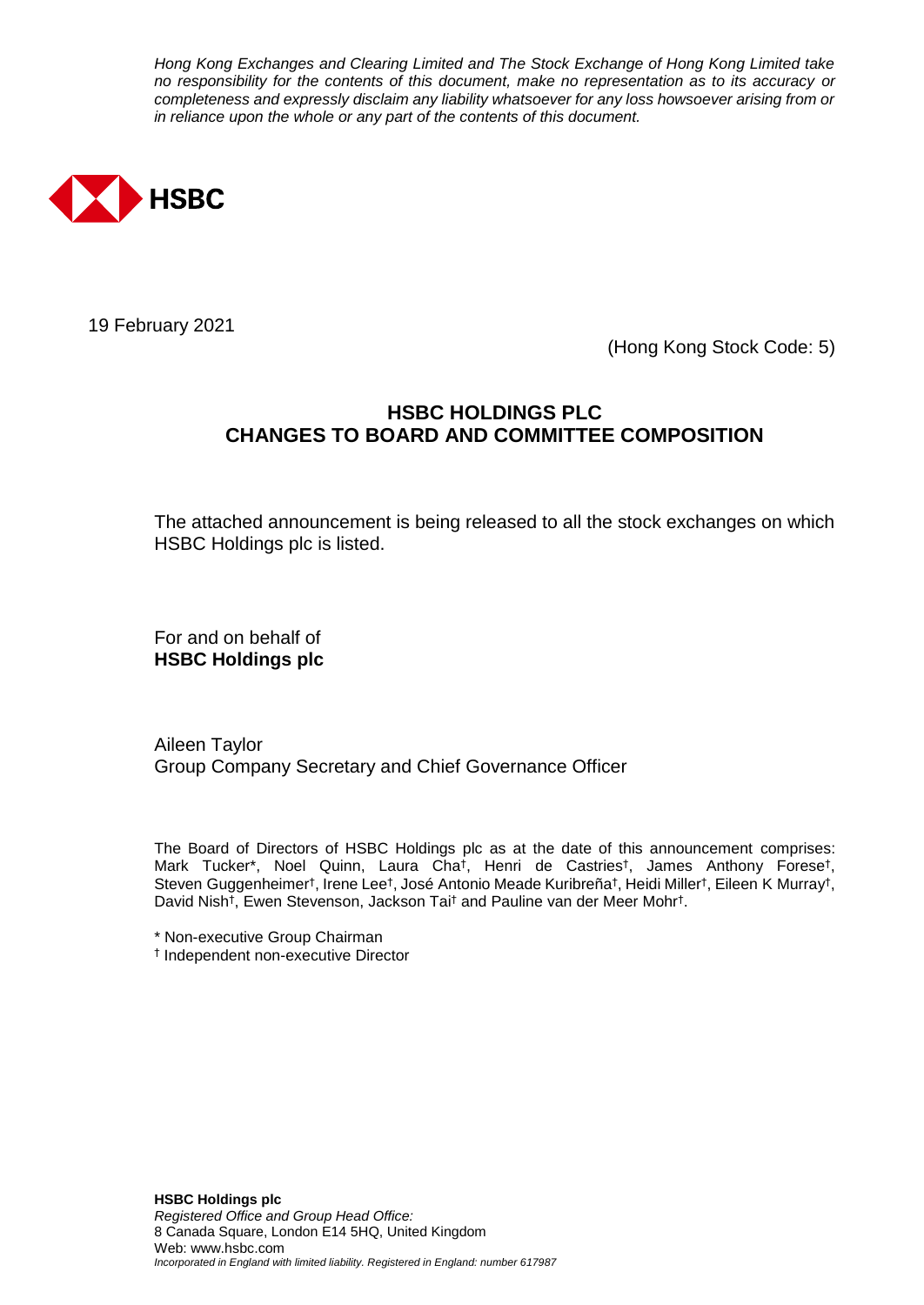

19 February 2021

# **HSBC HOLDINGS PLC CHANGES TO BOARD AND COMMITTEE COMPOSITION**

HSBC Holdings plc (the 'Company') has today announced the appointment of Dame Carolyn Fairbairn (60) as an Independent non-executive Director of the Company. The appointment will take effect from 1 September 2021. She will also be appointed as a member of the Group Remuneration Committee, Group Risk Committee and the Nomination & Corporate Governance Committee.

Dame Carolyn is a highly regarded business leader with a deep understanding of the macro economic and political environment. She has strong experience in media, government and finance. In addition to her most recent role as the Director-General of the Confederation of British Industry, which she held from 2015 to 2020, she has extensive FTSE board experience, including as non-executive Director of Lloyds Banking Group plc, The Vitec Group plc, and Capita plc. She has also previously served as a non-executive Director of the UK Competition and Markets Authority and the Financial Services Authority.

Dame Carolyn holds a BA in Economics from Cambridge University, an MA in International Relations from the University of Pennsylvania and an MBA with distinction from INSEAD.

Commenting on the appointment, HSBC's Group Chairman, Mark Tucker, said:

"Carolyn has had an exceptional career across numerous industries, both as an executive and non-executive. With the CBI, she demonstrated her ability to navigate and influence various stakeholder groups. This will be of great value to the Board in the increasingly uncertain environment we operate in today.

We look forward to her joining the Board later in the year and the insights and fresh perspectives she will bring to our Board discussions."

The Directors have determined that Dame Carolyn is independent. In making that determination, the Directors have concluded that there are no other relationships or circumstances which are likely to affect her judgement and that any relationships or circumstances which could appear to do so were not considered to be material.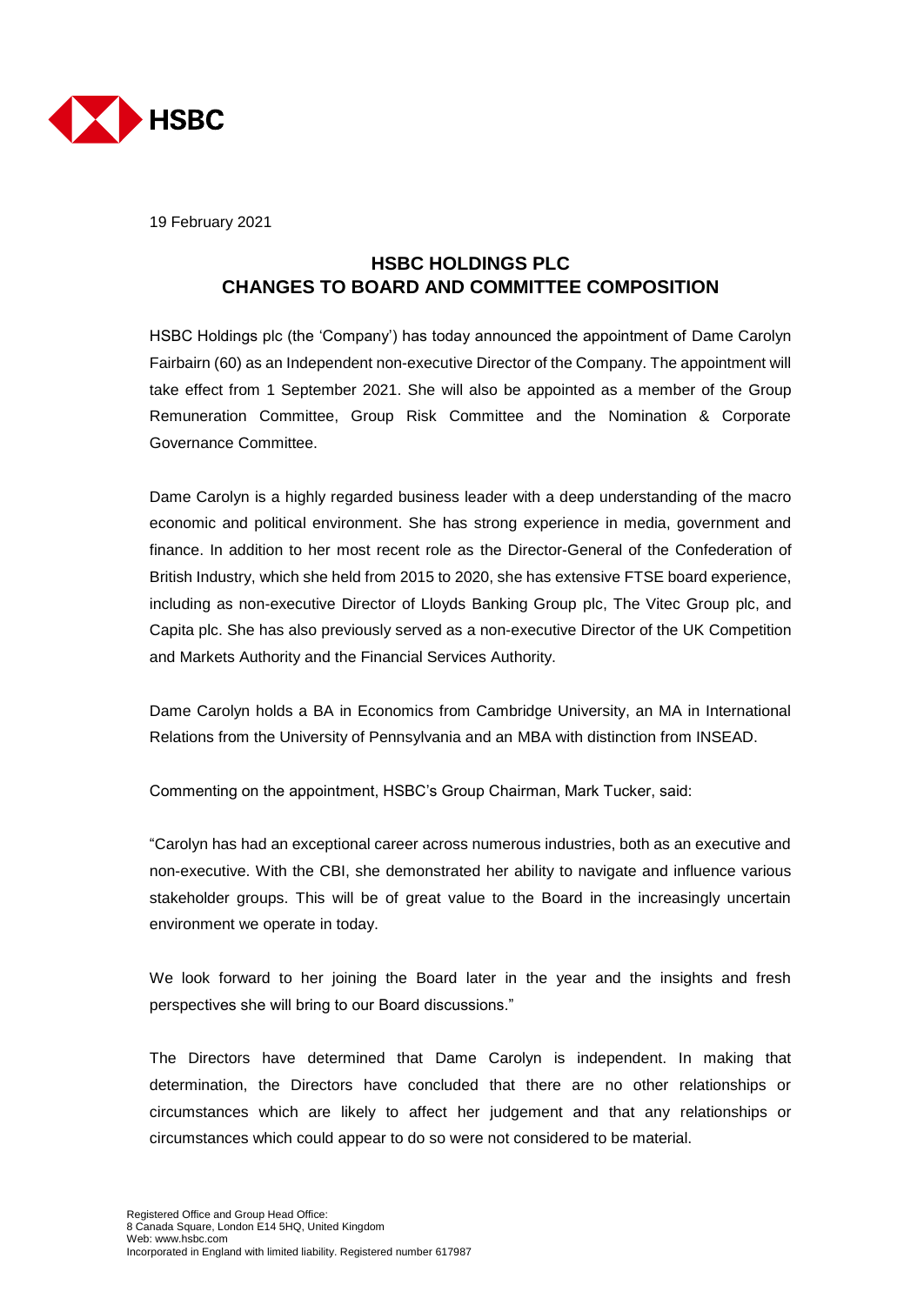For and on behalf of **HSBC Holdings plc**

Aileen Taylor Group Company Secretary and Chief Governance Officer

## **Media enquiries to:**

Heidi Ashley +44 (0) 20 7992 2045 heidi.ashley@hsbc.com

Supplementary Information:

As an Independent non-executive Director, Dame Carolyn will not have a service contract with the Company and will be paid total fees of £244,000 per annum pursuant to the Directors' remuneration policy approved by shareholders at the 2019 Annual General Meeting (AGM). The total per annum fees consist of: £127,000 for her role as Independent non-executive Director, £40,000 as a member of the Group Remuneration Committee, £40,000 as a member of the Group Risk Committee, £33,000 as a member of the Nomination & Corporate Governance Committee and a £4,000 Travel Allowance.

Dame Carolyn's appointment as a Director of the Company is subject to election by shareholders at the 2022 AGM and annual re-election thereafter. Her initial three-year term will run from her initial election, if successful, until the 2025 AGM.

On 11 February 2021, it was announced that Dame Carolyn would be appointed non-executive Director of BAE Systems plc (London Stock Exchange), with effect from 1 March 2021.

Save as disclosed above, Dame Carolyn has not held any directorships in any other publicly listed companies, whether in London, Hong Kong or overseas, during the previous five years. She does not have any relationship with any directors, senior management, substantial or controlling shareholders of the Company. She does not have any interests in the shares of the Company within the meaning of Part XV of the Securities and Futures Ordinance.

There are no matters relating to the appointment of Dame Carolyn that need to be disclosed pursuant to Listing Rule 9.6.13(2) to (6) of the Listing Rules of the Financial Conduct Authority. Save as disclosed above there is no other information required to be disclosed pursuant to Rule 13.51(2) of the Rules Governing the Listing of Securities on the Stock Exchange of the Hong Kong Limited.